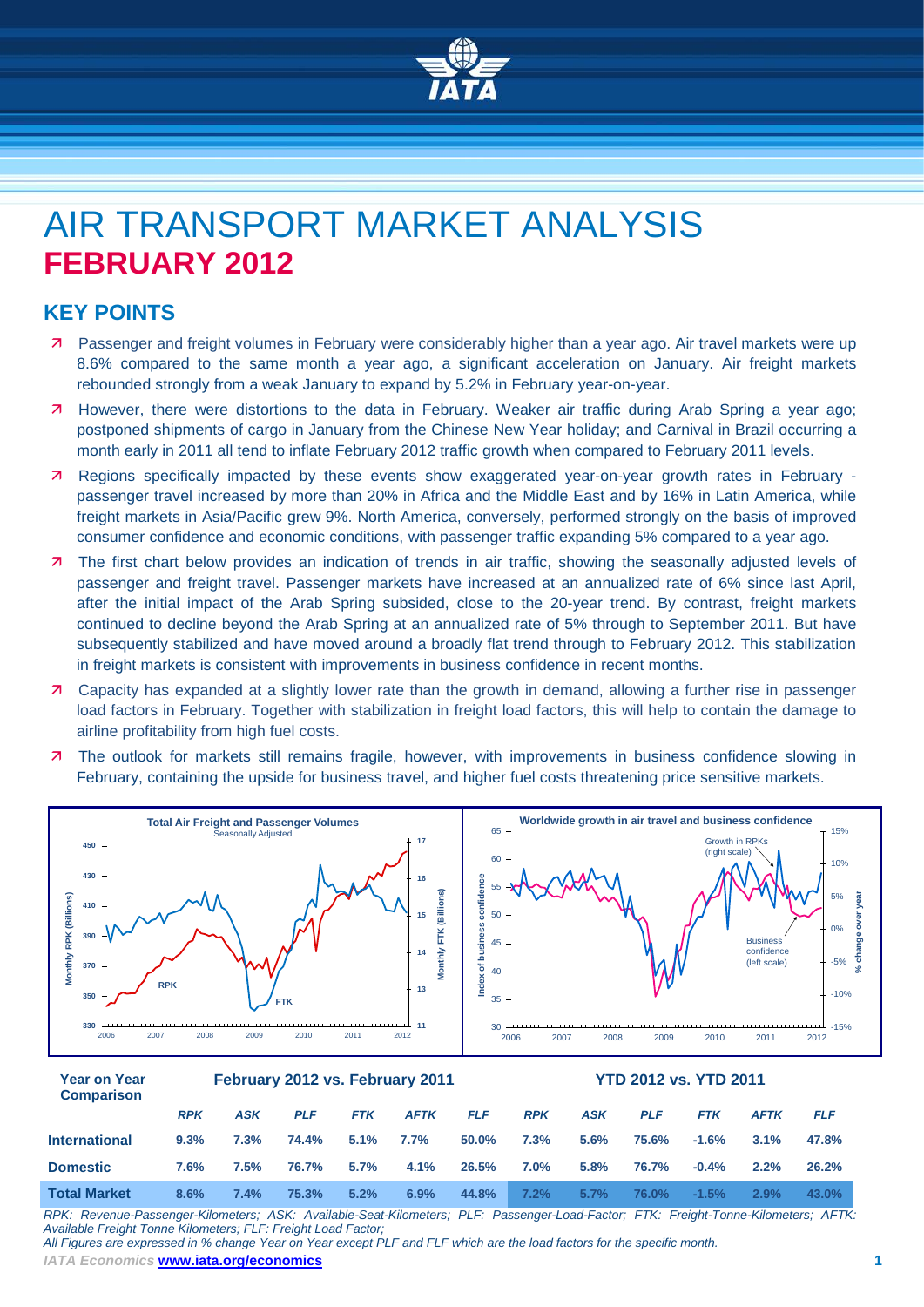# **COMPARING JANUARY TO DECEMBER**

#### **February 2012 vs. January 2012**

| Month on<br>Month<br><b>Comparison</b> | <b>RPK</b> | <b>ASK</b> | <b>PLF</b><br>pt | <b>FTK</b> | <b>AFTK</b> | <b>FLF</b> pt |
|----------------------------------------|------------|------------|------------------|------------|-------------|---------------|
| <b>International</b>                   | 0.5%       | 0.3%       | 0.2%             | $-1.9%$    | $-0.5%$     | $-0.7%$       |
| <b>Domestic</b>                        | 0.2%       | 0.3%       | $-0.1%$          | $-0.8%$    | $-0.2%$     | $-0.2%$       |
| <b>Total Market</b>                    | 0.4%       | 0.3%       | 0.1%             | $-1.2%$    | $-0.3%$     | $-0.4%$       |

*Data are seasonally adjusted.*

*All figures are expressed in % change month on month except, PLF pt and FLF pt which are the percentage point difference between load factors of two consecutive months.*

# **PASSENGER MARKET**

#### **International Markets**

- **A** After seasonally adjusting the February traffic results, passenger markets were still up on January. With capacity increasing less than the growth in traffic, passenger load factors improved slightly in February and maintained the strong level achieved in January.
- **A** Air freight declined in February compared to January, particularly on international markets where the fall was 1.9%. Freight load factors also deteriorated further, with the fall in traffic outstripping the capacity contraction.



- Several regions recorded exaggerated international passenger traffic in February due to events taking place either in the same month last year or more recently. International passenger travel increased by more than 20% in Africa and the Middle East and by 13% in Latin America, overstated by the disruptions of Arab Spring last February and Carnival occurring a month early this year in Brazil, respectively. The Chinese New Year holiday had a slight negative impact on Asia/Pacific international travel, with markets in February contracting after the spike from the holiday in January.
- **7** Improved consumer confidence and economic conditions in North America provided a basis for a significant increase in international travel, with the market expanding by 4.9%. This is a notable improvement on January, when international passenger travel had contracted by 0.3%.
- Europe, despite continued sovereign debt issues and weakened consumer confidence, also improved in February with international passenger markets increasing by 7.6% from a year ago. However, the seasonally adjusted data indicates that over the month, European international travel contracted by 0.4%.
- **7** Industry international load factors improved significantly in February, likely as a result of Arab Spring last February, and Chinese New Year and Carnival both occuring a month earlier than in 2011. However, even after adjusting for these events, airlines are still managing to maintain load factors at high levels.

Predict future demand and minimize investment risk.

Airline Industry Forecast 2011-2015 now available [www.iata.org/forecast](http://www.iata.org/forecast)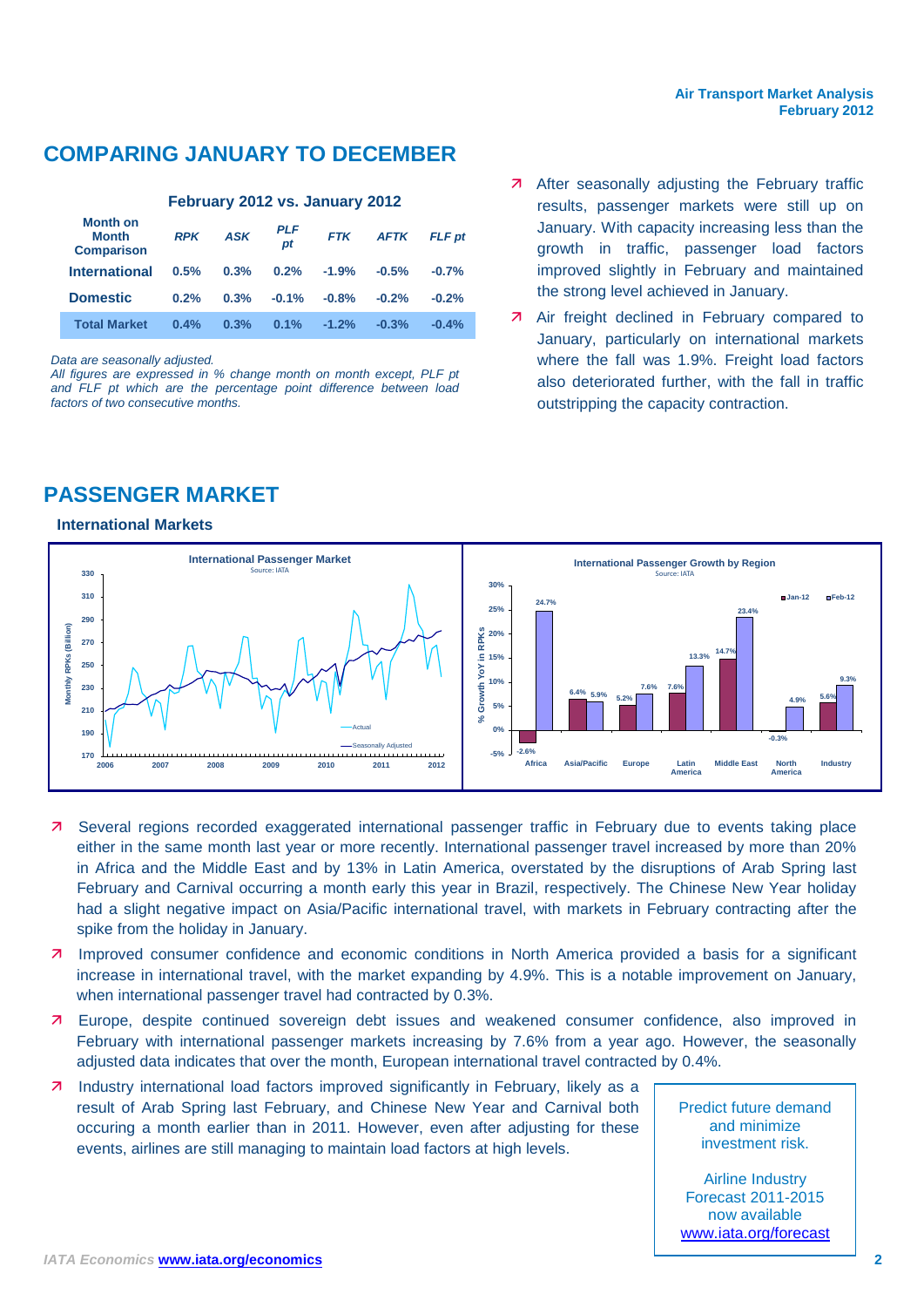#### **Air Transport Market Analysis February 2012**



#### **Domestic Market**



- Domestic passenger markets in Brazil were up significantly in February due to Carnival occurring a month earlier than last year, the year-on-year growth rate of about 18% was significantly above that of January. The impact of Chinese New Year occurring in January had a different outcome on February growth rates, which appear contracted in comparison to the strength of the previous month.
- Domestic air travel continues to expand in India. In February domestic passenger travel increased by 12.3% from a year ago, with strong domestic demand and economic growth continuing to support air travel.
- **7** The US, which has the largest domestic market, experienced significantly improved performance in February from a year ago, well above the January result. The market grew by 5.2% in February year-on-year, after being flat in January. Although capacity cutting has been the strategy among US airlines for some months, in February capacity was increased by 4.4%. Even so, the increase in demand was larger, and load factors increased further from a year ago.

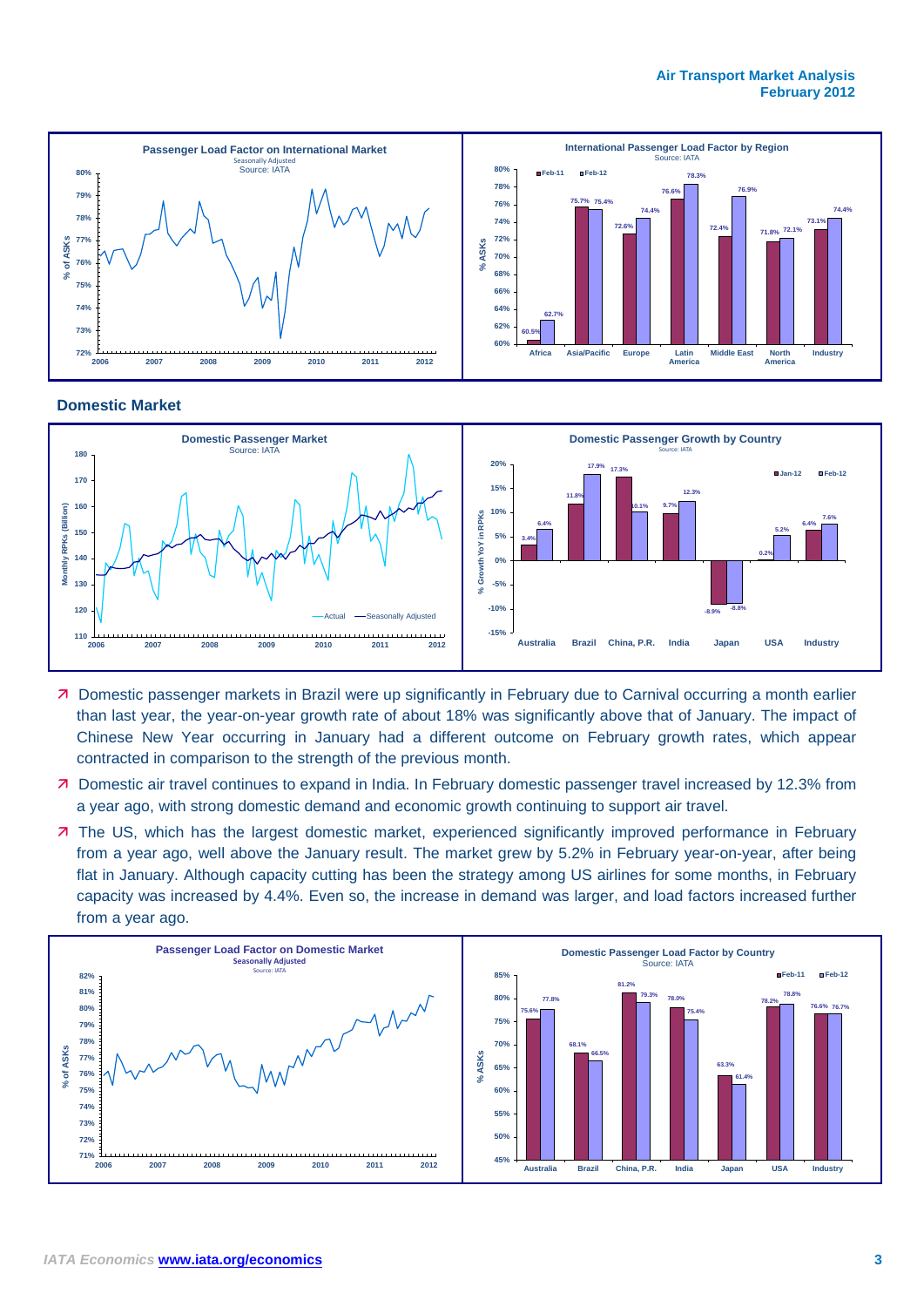#### **Total Market (Domestic + International)**





## **FREIGHT MARKET**

#### **International Market**



- Air freight volumes increased in February from a year ago, but largely as a result of cargo shipments that were postponed in January during the Chinese New Year holiday, as well as the comparison being made to the weak Arab Spring period a year ago. The trend in air freight, after controlling for these impacts, shows a decline in the total market of 1.2% in February compared to January, with a majority of that coming from international freight markets which fell by 1.9%.
- The month-on-month comparison of international markets also reveals that Asia/Pacific, the largest air freight region, trended upward by only 1% - putting in perspective the inflated year-on-year growth rate of 8.9%. Nevertheless, Asia/Pacific was the only region, other than the Middle East, to gain over the month in February.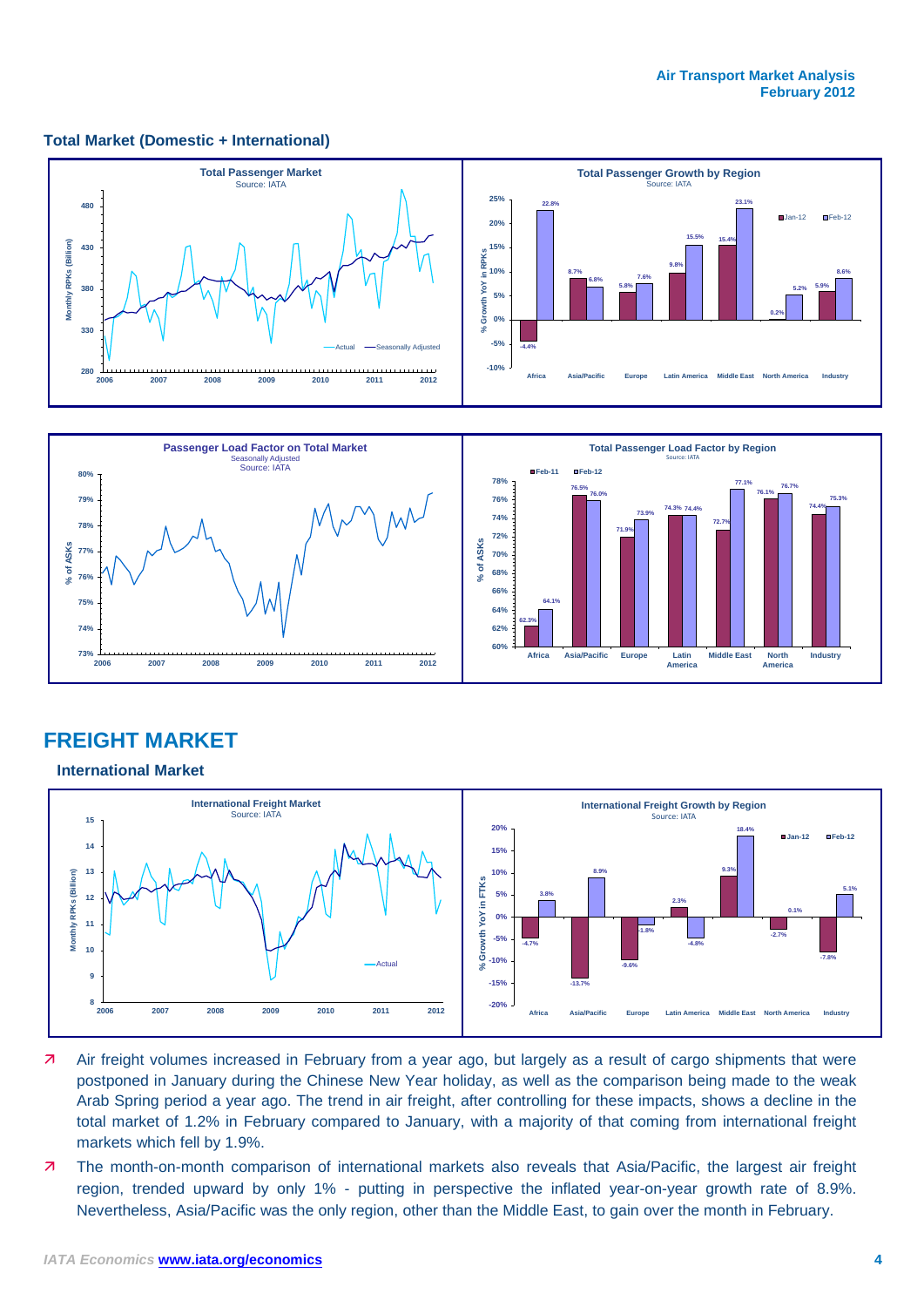Air freight load factors remain well below their peak in early 2010, and this continues to place downward pressure on freight market profitability. Weak traffic performance has been exacerbated by new capacity arriving through wide-body passenger aircraft entering the fleet over the last several months. Although capacity was reigned in slightly in February, the traffic weakness over the month was too great to boost load factors. Nevertheless, it does appear that freight load factors have stabilized, albeit at low levels, limiting further deterioration in freight markets.



#### **Total Market**



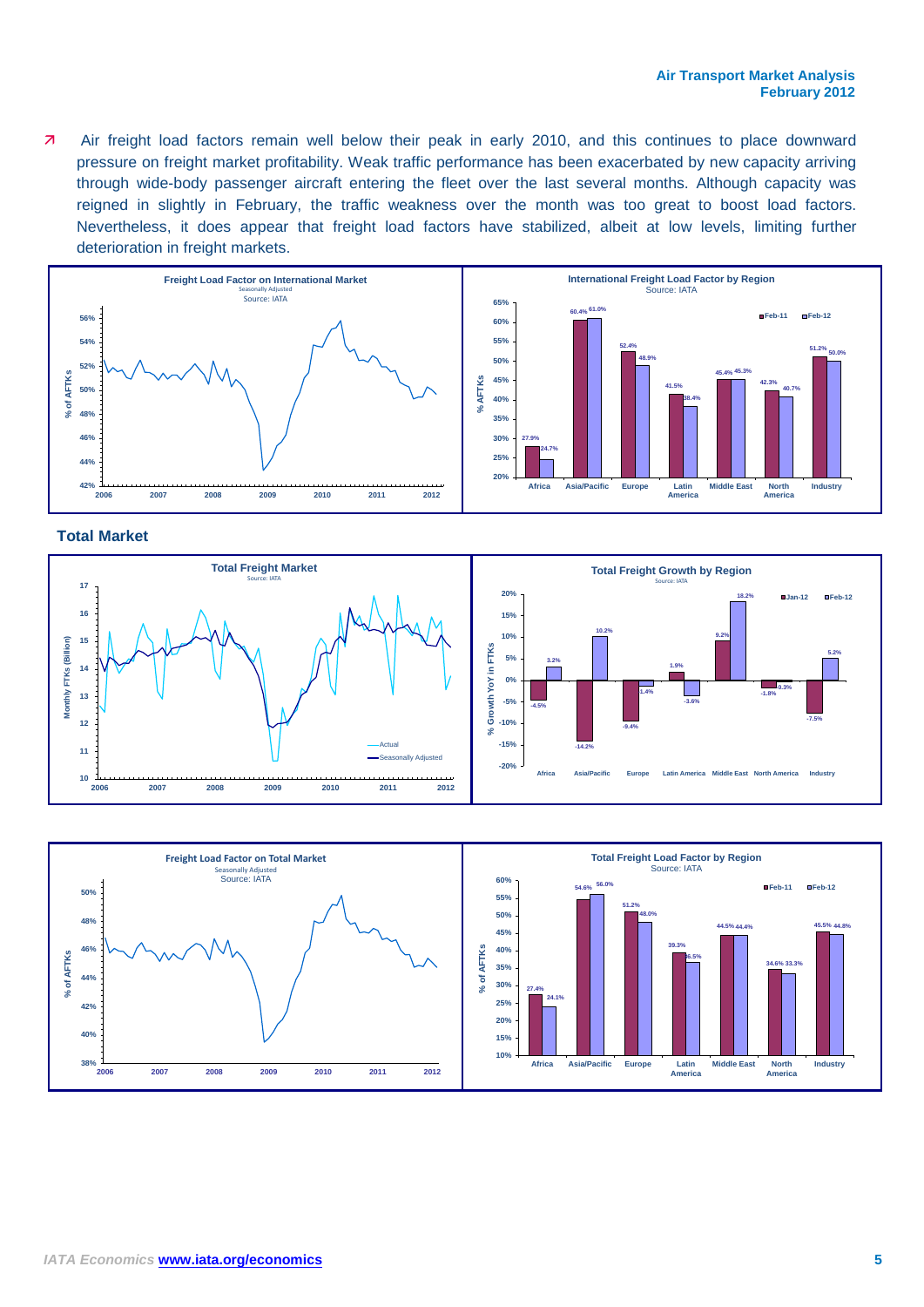## **ANNEX**

| <b>Year on Year</b><br><b>Comparison</b> | February 2012 vs. February 2011 |            |            |            |             | <b>YTD 2012 vs. YTD 2011</b> |            |            |            |            |             |            |  |
|------------------------------------------|---------------------------------|------------|------------|------------|-------------|------------------------------|------------|------------|------------|------------|-------------|------------|--|
|                                          | <b>RPK</b>                      | <b>ASK</b> | <b>PLF</b> | <b>FTK</b> | <b>AFTK</b> | <b>FLF</b>                   | <b>RPK</b> | <b>ASK</b> | <b>PLF</b> | <b>FTK</b> | <b>AFTK</b> | <b>FLF</b> |  |
| <b>Africa</b>                            | 24.7%                           | 20.2%      | 62.7%      | 3.8%       | 17.4%       | 24.7%                        | 8.4%       | 8.1%       | 64.2%      | $-0.6%$    | 6.4%        | 22.4%      |  |
| <b>Asia/Pacific</b>                      | 5.9%                            | 6.2%       | 75.4%      | 8.9%       | 7.8%        | 61.0%                        | 6.2%       | 6.3%       | 76.7%      | $-3.3%$    | 0.9%        | 58.0%      |  |
| <b>Europe</b>                            | 7.6%                            | 5.0%       | 74.4%      | $-1.8%$    | 5.2%        | 48.9%                        | 6.3%       | 3.7%       | 75.1%      | $-5.7%$    | 1.2%        | 46.6%      |  |
| <b>Latin America</b>                     | 13.3%                           | 10.8%      | 78.3%      | $-4.8%$    | 3.0%        | 38.4%                        | 10.3%      | 8.8%       | 79.2%      | $-1.3%$    | 4.4%        | 38.0%      |  |
| <b>Middle East</b>                       | 23.4%                           | 16.1%      | 76.9%      | 18.4%      | 18.6%       | 45.3%                        | 18.7%      | 13.2%      | 77.8%      | 13.7%      | 14.0%       | 43.5%      |  |
| <b>North America</b>                     | 4.9%                            | 4.3%       | 72.1%      | 0.1%       | 3.9%        | 40.7%                        | 2.0%       | 1.6%       | 74.9%      | $-1.3%$    | 1.8%        | 39.8%      |  |
| <b>International</b>                     | 9.3%                            | 7.3%       | 74.4%      | 5.1%       | 7.7%        | 50.0%                        | 7.3%       | 5.6%       | 75.6%      | $-1.6%$    | 3.1%        | 47.8%      |  |
| <b>Australia</b>                         | 6.4%                            | 3.5%       | 77.8%      |            |             |                              | 4.8%       | 1.6%       | 78.2%      |            |             |            |  |
| <b>Brazil</b>                            | 17.9%                           | 20.9%      | 66.5%      |            |             |                              | 14.4%      | 19.0%      | 70.4%      |            |             |            |  |
| China P.R.                               | 10.1%                           | 12.8%      | 79.3%      |            |             |                              | 13.8%      | 13.7%      | 80.2%      |            |             |            |  |
| India                                    | 12.3%                           | 16.3%      | 75.4%      |            |             |                              | 11.0%      | 15.0%      | 75.1%      |            |             |            |  |
| <b>Japan</b>                             | $-8.8%$                         | $-6.0%$    | 61.4%      |            |             |                              | $-8.9%$    | $-7.2%$    | 58.8%      |            |             |            |  |
| <b>US</b>                                | 5.2%                            | 4.4%       | 78.8%      |            |             |                              | 2.7%       | 1.3%       | 78.5%      |            |             |            |  |
| <b>Domestic</b>                          | 7.6%                            | 7.5%       | 76.7%      | 5.7%       | 5.7%        | 5.7%                         | 7.0%       | 5.8%       | 76.7%      | $-0.4%$    | 2.2%        | 26.2%      |  |
| <b>Africa</b>                            | 22.8%                           | 19.2%      | 64.1%      | 3.2%       | 17.5%       | 24.1%                        | 6.8%       | 6.6%       | 64.9%      | $-0.8%$    | 6.6%        | 22.0%      |  |
| <b>Asia/Pacific</b>                      | 6.8%                            | 7.6%       | 76.0%      | 10.2%      | 7.4%        | 56.0%                        | 7.8%       | 7.7%       | 76.7%      | $-3.1%$    | 1.0%        | 53.2%      |  |
| <b>Europe</b>                            | 7.6%                            | 4.8%       | 73.9%      | $-1.4%$    | 5.2%        | 48.0%                        | 6.7%       | 3.7%       | 74.5%      | $-5.4%$    | 1.3%        | 45.7%      |  |
| <b>Latin America</b>                     | 15.5%                           | 15.4%      | 74.4%      | $-3.6%$    | 3.6%        | 36.5%                        | 12.4%      | 13.3%      | 76.3%      | $-0.9%$    | 4.7%        | 35.8%      |  |
| <b>Middle East</b>                       | 23.1%                           | 16.1%      | 77.1%      | 18.2%      | 18.2%       | 44.4%                        | 19.0%      | 13.4%      | 78.0%      | 13.6%      | 13.8%       | 42.8%      |  |
| <b>North America</b>                     | 5.2%                            | 4.4%       | 76.7%      | $-0.3%$    | 3.6%        | 33.3%                        | 2.6%       | 1.5%       | 77.3%      | $-1.1%$    | 1.9%        | 33.0%      |  |
| <b>Total Market</b>                      | 8.6%                            | 7.4%       | 75.3%      | 5.2%       | 6.9%        | 44.8%                        | 7.2%       | 5.7%       | 76.0%      | $-1.5%$    | 2.9%        | 43.0%      |  |

*RPK: Revenue-Passenger-Kilometers; ASK: Available-Seat-Kilometers; PLF: Passenger-Load-Factor; FTK: Freight-Tonne-Kilometers; AFTK: Available Freight Tonne Kilometers; FLF: Freight Load Factor;* 

*All Figures are expressed in % change Year on Year except PLF and FLF which are the load factors for the specific month.*